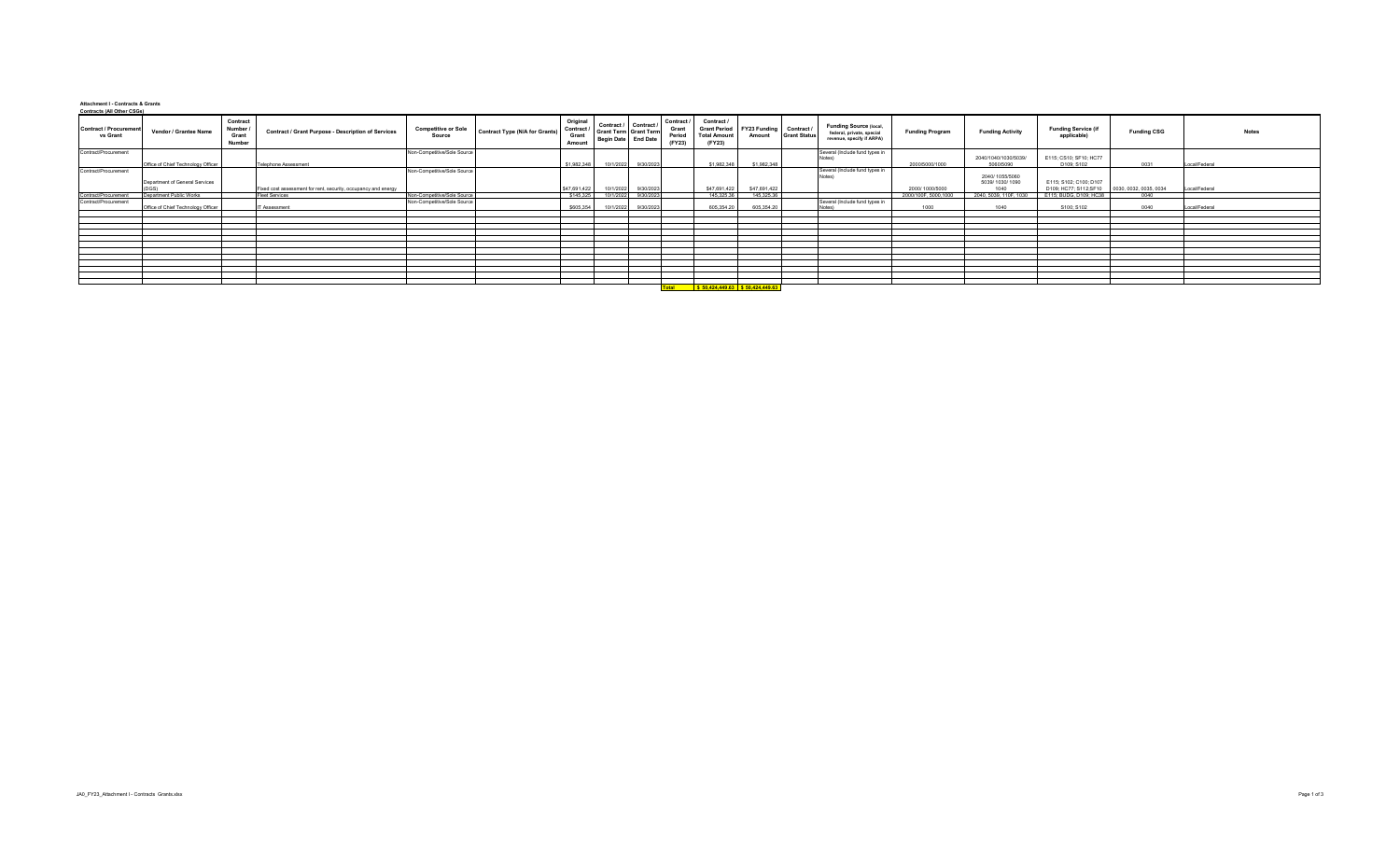| Attachment i - Contracts & Grants<br>Contracts (CSG 41) |                                   |                           |                                                                                                                                                                                                      |                                   |                      |                      |                                |                              |                           |                                                         |                                    |                           |                                                                                         |                        |                         |                                           |               |
|---------------------------------------------------------|-----------------------------------|---------------------------|------------------------------------------------------------------------------------------------------------------------------------------------------------------------------------------------------|-----------------------------------|----------------------|----------------------|--------------------------------|------------------------------|---------------------------|---------------------------------------------------------|------------------------------------|---------------------------|-----------------------------------------------------------------------------------------|------------------------|-------------------------|-------------------------------------------|---------------|
| <b>Contract / Procurement</b>                           | <b>Vendor Name</b>                | Contract<br><b>Number</b> | <b>Contract Purpose - Description of Services</b>                                                                                                                                                    | <b>Competitive or Sole Source</b> | <b>Contract Type</b> | Original<br>Contract | Contract<br>Term Begin<br>Date | Contract<br>Term End<br>Date | Contract<br>Period (FY23) | <b>Contract Period</b><br><b>Total Amount</b><br>(FY23) | FY23 Funding<br>Amount             | Contract<br><b>Status</b> | <b>Funding Source (local,</b><br>federal, private, special<br>revenue, specify if ARPA) | <b>Funding Program</b> | <b>Funding Activity</b> | <b>Funding Service (if</b><br>applicable) | <b>Notes</b>  |
| Contract/Procurement                                    |                                   |                           | A-133 Single Audit                                                                                                                                                                                   | <b>TBD</b>                        |                      |                      |                                | 10/1/2022 9/30/2023          |                           | \$ 275,000.00 \$ 275,000.00 Ongoing                     |                                    |                           | Federal                                                                                 | 100F                   | 110F. 120F              | <b>BUDG, ACCT</b>                         |               |
| Contract/Procurement                                    | Change and Innovation Agency      |                           | Support BPR maintenance                                                                                                                                                                              | TRD                               |                      |                      | 10/1/2022                      | 9/30/2023                    |                           | 546,350,38                                              | 546,350.38 Ongoing                 |                           | Several (Include fund types in<br>Notes)                                                | 1000                   | 1040                    | 3107                                      | Federal/Local |
| Contract/Procurement                                    | SIVIC SOLUTIONS                   |                           | Public Assistance Cost Allocation, OAPD, & Indirect Cost Rate Plan                                                                                                                                   | Competitive                       |                      |                      | 10/1/2022                      | 9/30/2023                    |                           | 145,300.00                                              | 145,300.00 Ongoing                 |                           | Federal                                                                                 | 100F: 2000             | 110F: 2040              | E115, BUDG                                |               |
| Contract/Procurement                                    |                                   |                           | E & T DATA AND TECHNICAL ASSISTANCE Resource                                                                                                                                                         |                                   |                      |                      |                                | 10/1/2022 9/30/2023          |                           | \$ 240,000.00 \$ 240,000.00 Ongoing                     |                                    |                           | Federal                                                                                 | 2000                   | 2030: '2040             | CM03:E137                                 |               |
| Grant                                                   | United Planning Organization      |                           | To provide training and technical assistance to clients through special Non-Competitive/Sole Source<br>initiatives                                                                                   |                                   |                      |                      | 10/1/2022                      | 9/30/2023                    |                           | \$ 323,687.00 \$ 323,687.00 Ongoing                     |                                    |                           | Federal                                                                                 | 5000                   | nona                    | CS14                                      |               |
| Contract/Procurement                                    |                                   |                           | The purpose of the Inter-agency agreement is to lay out the<br>responsibilities of DHS and DHCF with regards to the implementation.<br>Operation & Maintenance of the DCAS System and to clarify the | Non-Competitive/Sole Source       |                      |                      | 10/1/2022                      | 9/30/2023                    |                           | \$7.710.732.47                                          | 7,710,732.47 Ongoing               |                           | Federal                                                                                 | 1000                   | 1040                    | S112                                      |               |
| Contract/Procurement                                    | <b>ПРИСЕ</b>                      |                           | erms with regard to the cost allocation and funding<br>Issuance of TANF Electronic Benefits Transfer (EBT) cards, training, Non-Competitive/Sole Source                                              |                                   |                      |                      | 10/1/2022                      | 9/30/2023                    |                           |                                                         | 798.371.00 \$ 798.371.00 Ongoing   |                           | Several (Include fund types in   2000                                                   |                        | 2040                    | F108: F144                                | Federal/Local |
|                                                         | Office of Finance & Treasury      |                           | customer services. & services to implement the federal Middle Class<br>Tax Relief and Job Creation Act of 2012                                                                                       |                                   |                      |                      |                                |                              |                           |                                                         |                                    |                           |                                                                                         |                        |                         |                                           |               |
| Grant                                                   | Food Research & Action Center     |                           | IMA FOOD STAMP OUTREACH                                                                                                                                                                              | Non-Competitive/Sole Source       |                      |                      |                                | 10/1/2022 9/30/2023          |                           |                                                         | 177.405.00 \$ 177.405.00 Ongoing   |                           | Federal                                                                                 | 2000                   | 2040                    | F134                                      |               |
| Contract/Procurement                                    |                                   |                           |                                                                                                                                                                                                      |                                   |                      |                      |                                | 10/1/2022 9/30/2023          |                           | 198,000,00 \$                                           | 198,000.00 Ongoing                 |                           | Local                                                                                   | 2000                   | 2040                    | F115                                      |               |
| Contract/Procurement                                    | ron.                              |                           | Other operational contracts for ESA                                                                                                                                                                  |                                   |                      |                      |                                | 10/1/2022 9/30/2023          |                           | 90745563 \$                                             | 907.455.63 Ongoing                 |                           | <b>Local</b>                                                                            |                        | 2040                    | F115                                      |               |
| Contract/Procurement                                    | TAI X                             |                           | <b>ESA Employment Verification</b>                                                                                                                                                                   |                                   |                      |                      | 10/1/2022                      | 9/30/2023                    |                           | 853,000.00                                              | 853,000.00 Ongoing                 |                           | Several (Include fund types in<br>Nates)                                                | 2000                   | 2040                    | E115: E144                                | Federal/Local |
| Grant                                                   | Catholic Charities                |                           | Social services for aslyees, refugees, severe trafficking victims,<br>certain Amerasians from Vietnam, special immigrant visa holders<br>from Irag. Afghan, and Haitian and Cuban entrants           | Non-Competitive/Sole Source       |                      |                      |                                | 10/1/2022 9/30/2023          |                           |                                                         | 143,658.00 \$ 143,658.00 Ongoing   |                           | Federal                                                                                 | 5000                   | 5040                    | R <sub>103</sub>                          |               |
| Contract/Procurement                                    | Public Consulting Group           |                           | <b>ASSET VERIFICATION</b>                                                                                                                                                                            |                                   |                      |                      |                                | 10/1/2022 9/30/2023          |                           |                                                         | 120,000.00 \$ 120,000.00 Ongoing   |                           | Federal                                                                                 | 2000                   | 2040                    | $-144$                                    |               |
| Contract/Procurement                                    | <b>DCHR</b>                       |                           | Inter-agency agreement for Suitability                                                                                                                                                               |                                   |                      |                      |                                | 10/1/2022 9/30/2023          |                           | \$ 20.932.60 \$ 20.932.60 Ongoing                       |                                    |                           | I ocal                                                                                  | 1000 2000 5000         | 1070: 5039: 2040        | E115                                      |               |
| Contract/Procurement                                    | Department of Employment Services |                           | <b>WIOA</b>                                                                                                                                                                                          | Non-Competitive/Sole Source       |                      |                      |                                | 10/1/2022 9/30/2023          |                           | \$ 36,760.56 \$                                         | 36,760.56 Ongoing                  |                           | I ocal                                                                                  | 2000                   | 2040                    | F115                                      |               |
| Contract/Procurement                                    | DataBuilders                      |                           | TANF Q5I Report                                                                                                                                                                                      |                                   |                      |                      |                                | 10/1/2022 9/30/2023          |                           | \$161750.00 \$                                          | 161.750.00 Ongoing                 |                           | Federal                                                                                 | 2000                   | 2040                    | $-144$                                    |               |
| Contract/Procurement                                    | Mathematica                       |                           | TANF TECHNICAL ASST.                                                                                                                                                                                 |                                   |                      |                      |                                | 10/1/2022 9/30/2023          |                           |                                                         | 5 154,000.00 \$ 154,000.00 Ongoing |                           | Federal                                                                                 | 2000                   | 2040                    | $-115$                                    |               |
| Contract/Procurement                                    | Department of General Services    |                           | <b>FSA</b> supplemental security                                                                                                                                                                     | Non-Competitive/Sole Source       |                      |                      |                                | 10/1/2022 9/30/2023          |                           | 422,608.55 S                                            | 422.608.55 Ongoing                 |                           | Local                                                                                   | 5000                   | 5039: 5034              | <b>HC77: SH61</b>                         |               |
| Contract/Procurement                                    | Office on Disability Rights       |                           | SIGN LANGUAGE Inter-Agency                                                                                                                                                                           |                                   |                      |                      |                                | 10/1/2022 9/30/2023          |                           | $S = 3.980.00$ $S$                                      | 3.980.00 Ongoing                   |                           | <b>Local</b>                                                                            | 5000                   | 5039                    | <b>HC77</b>                               |               |
| Contract/Procurement                                    | ОСТО                              |                           | Inter-agency agreement for IT Assessment                                                                                                                                                             | Non-Competitive/Sole Source       |                      |                      |                                | 10/1/2022 9/30/2023          |                           | 199 590 44 \$                                           | 199,590.00 Ongoing                 |                           | Several (Include fund types in No 1000                                                  |                        | 1040                    | \$107                                     | Federal/Local |
| Contract/Procurement                                    | Іосто                             |                           | Inter-agency agreement for DCAS                                                                                                                                                                      | Non-Competitive/Sole Source       |                      |                      |                                | 10/1/2022 9/30/2023          |                           | 621.570.45                                              | 621,570.45 Ongoing                 |                           | Federal                                                                                 | 1000                   | 1040                    | S112                                      | Federal       |
| Contract/Procurement                                    | Midtown Personnel                 |                           | To implement Federally mandated PERM activities                                                                                                                                                      |                                   |                      |                      |                                | 10/1/2022 9/30/2023          |                           |                                                         | 168,884.19 \$ 168,884.19 Ongoing   |                           | ll ocal                                                                                 | 1000                   | 1055                    | 100                                       |               |

**Total \$ 14,229,036.27 \$ 14,229,035.83**